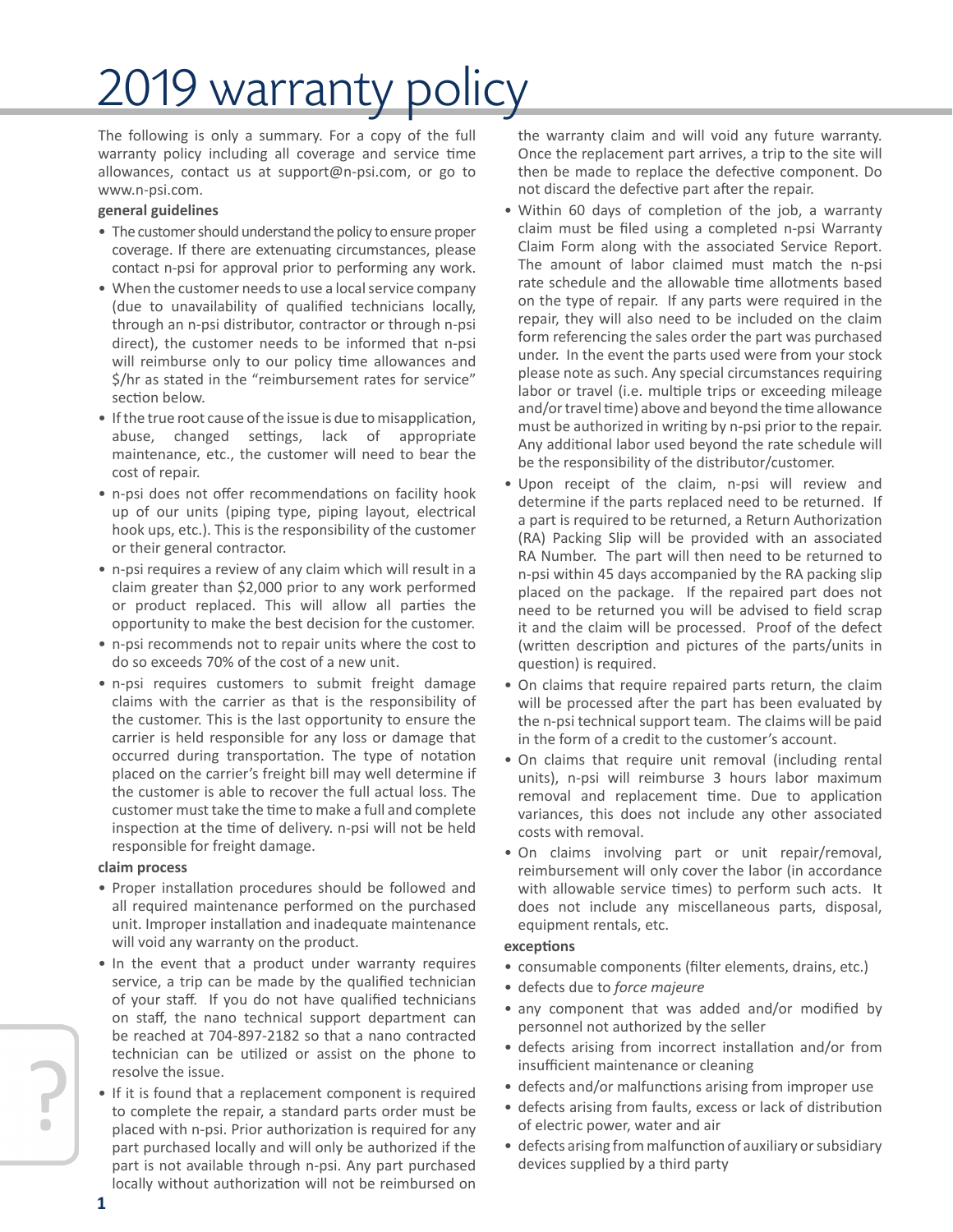- defects caused during transportation or unloading (n-psi customers will verify the state of all incoming stock and will immediately report any damage caused by transport or movement. n-psi will not be held responsible for materials which have suffered unreported damage.)
- lost time or production due to equipment failure
- damage caused by accident
- damage caused by fire, theft, freezing, vandalism
- damage caused by operation outside the rated conditions
	- operation of the unit in ambient temperature over rated temperature
	- operation of the unit with the inlet air temperature over rated temperature
	- operation in excess of rated scfm
	- operation in excess of rated psig
	- operation of the unit in excess of any other rated parameters relevant to the product
- damage caused by corrosion due to environment and/or chemical treatments
- economic loss This warranty does not cover any consequential damage, economic loss, extra expense including payment for the loss of time, pay, inconvenience, storage, removal, reinstallation, loss of dryer use, dryer rental expense, lodging, meals, or other travel.

### **internaƟ onal shipments**

Our policies cover equipment within the United States, Canada and Mexcio only. Any units shipped to or sold outside the United States, Canada or Mexico will be covered under the parts only portion of our standard policy.

#### **Reimbursement Rates**

70% of distributor published standard rate + current IRS (0.535 cents/mile), maximum 300 miles roundtrip coverage

# **F1 thru F6 filters:**

• period: F1 housing: 10 years from date of shipment. All other components: 18 months from date of shipment (from the factory) or 12 months from date of installation / start up, whichever occurs first

## • coverage: 100% parts only

## **P1 process filters:**

- period: 18 months from date of shipment from the factory or 12 months from date of installation/start up, whichever occurs first
- coverage: 100% parts only. Does not include element which can vary depending on type and application

#### **R1 refrigerated dryers:**

- period: 30 months from date of shipment from the factory or 24 months from date of installation/start up; whichever occurs first
- coverage: 100% parts and labor per defined service time allowances
- requirements: pre-filters & non-corrosive upstream piping required

## **R2 refrigerated dryers:**

• period: 18 months from date of shipment from the factory or 12 months from date of installation/start up, whichever occurs first

- coverage: 100% parts and labor per defined service time allowances
- requirements: pre-filters & non-corrosive upstream piping required

#### **R3 refrigerated dryers:**

- period: 18 months from date of shipment from the factory or 12 months from date of installation/start up, whichever occurs first
- coverage: 100% parts and labor per defined service time allowances
- requirements: pre-filters & non-corrosive upstream piping required

#### **R4 refrigerated dryers:**

- period: 30 months from date of shipment from the factory or 24 months from date of installation/start up; whichever occurs first
- coverage: 100% parts and labor per defined service time allowances
- requirements: pre-filters & non-corrosive upstream piping required

#### **R5 refrigerated dryers:**

- period: 30 months from date of shipment from the factory or 24 months from date of installation/start up, whichever occurs first
- coverage: 100% parts and labor per defined service time allowances
- requirements: pre-filters & non-corrosive upstream piping required

## **C1 process chillers:**

- period: 18 months from date of shipment from the factory or 12 months from date of installation/start up, whichever occurs first
- coverage: 100% parts and labor per defined service time allowances

#### **D1**|**2**|**3 modular dryers:**

- period: 30 months from date of shipment from the factory or 24 months from date of installation/start up, whichever occurs first; Warranty extends an additional 36 months from date of installation/start-up with addition of -ES (energy saving dew point control) option, -40°F pdp dryer only
- coverage: 100% parts and labor per defined service time allowances; 100% parts only with addition of -ES (energy saving dew point control) option, -40°F pdp dryer only
- requirements: pre-filters & non-corrosive upstream piping required

#### **D4 high pressure dryers:**

- period: 18 months from date of shipment from the factory or 12 months from date of installation/start up, whichever occurs first
- coverage: 100% parts and labor per defined service time allowances
- requirements: pre-filters & non-corrosive upstream piping required